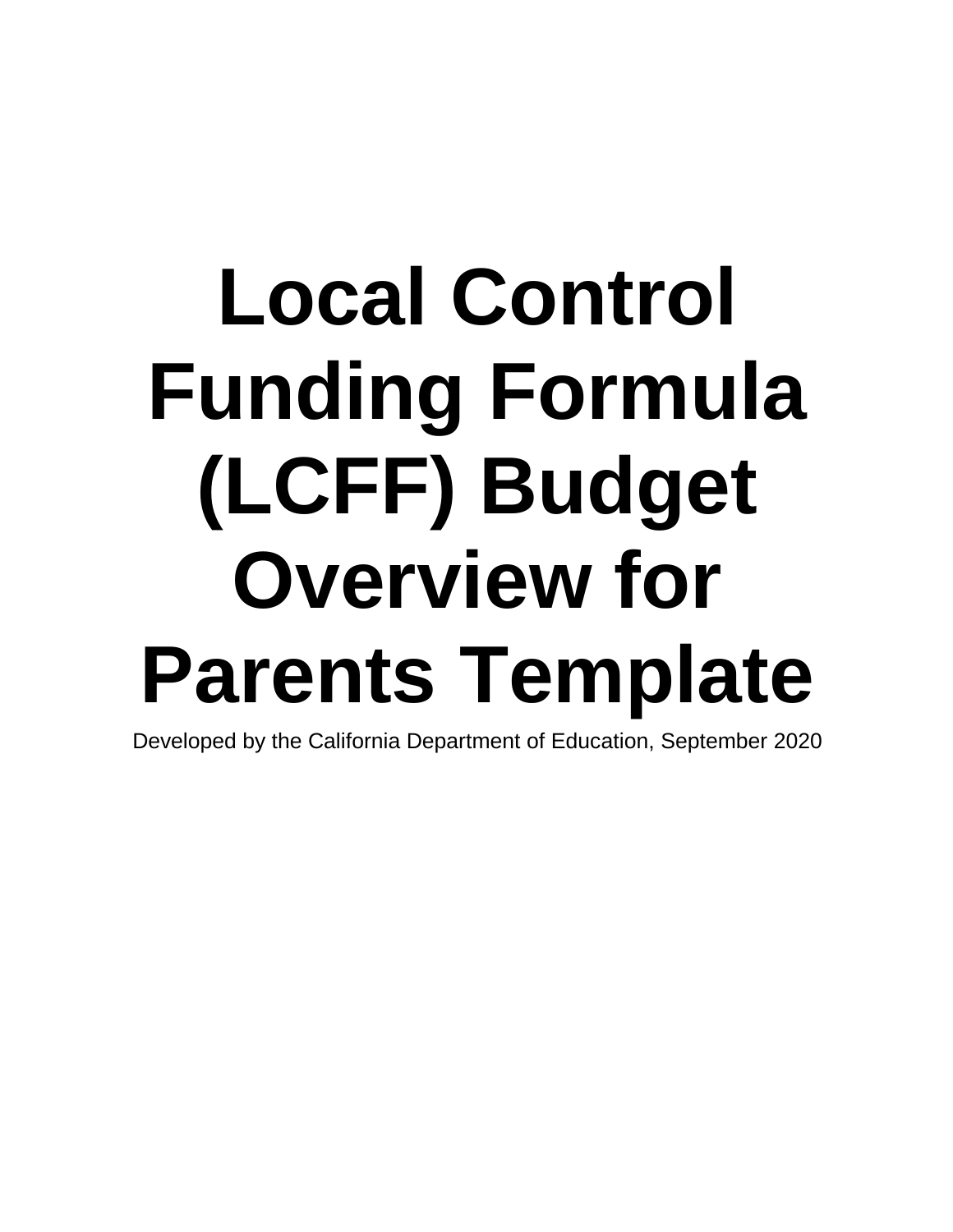## **LCFF Budget Overview for Parents Data Entry Instructions**

These instructions are for the completion of the Local Control Funding Formula (LCFF) Budget Overview for Parents.

Notice that there are 5 five tabs along the bottom of the workbook titled: 'Title Page', 'Instructions', 'Data Input', 'Narrative Responses', and 'Template'. The local educational agency (LEA) will enter its data in the 'Data Input' tab and then respond to the available prompts in the 'Narrative Responses' tab; please note that certain prompts in the 'Narrative Responses' tab are conditional. This information will automatically populate the 'Template' pages of the Budget Overview for Parents with the information. The tabs 'Title Page', 'Instructions', 'Data Input', and 'Narrative Responses' are "inward facing" and are intended for use by LEA personnel. The information contained in the 'Template' tab will be "outward facing", or the information that will be available to the LEA's parents and stakeholders. To start, ensure that you are on the 'Data Input' worksheet by clicking on the 'Data Input' in the lower left hand side.

#### **\*NOTE: The "High Needs Students" referred to below are Unduplicated Students for LCFF funding purposes.**

### **Data Input Tab Instructions**

#### **LEA Information (rows 1-3)**

The LEA must enter the LEA name, county district school (CDS) code, and LEA contact information (name, phone number and email address) in the corresponding blue boxes.

For the 2020–21 Budget Overview for Parents, the dates for the Current School Year (2020–21) and the Prior School Year (2019–2020) have been prepopulated.

#### **Projected General Fund Revenue for the 2020–21 School Year**

All amounts should be entered in the gray boxes adjacent to the corresponding amount title. The amounts for the 2020–21 school year must reflect budget information available at the time of the first interim report.

**• Total LCFF funds (row 9):** This amount is the total amount of LCFF funding (including supplemental & concentration grants) the LEA estimates it will receive pursuant to California *Education Code* (*EC* ) sections 2574 (for county offices of education) and 42238.02 (for school districts and charter schools), as of the date of the first interim report for 2020. This amount is the amount indicated in the Standardized Account Code Structure (SACS) First Interim Fund Form 01, Column D, row A.1 (LCFF Sources).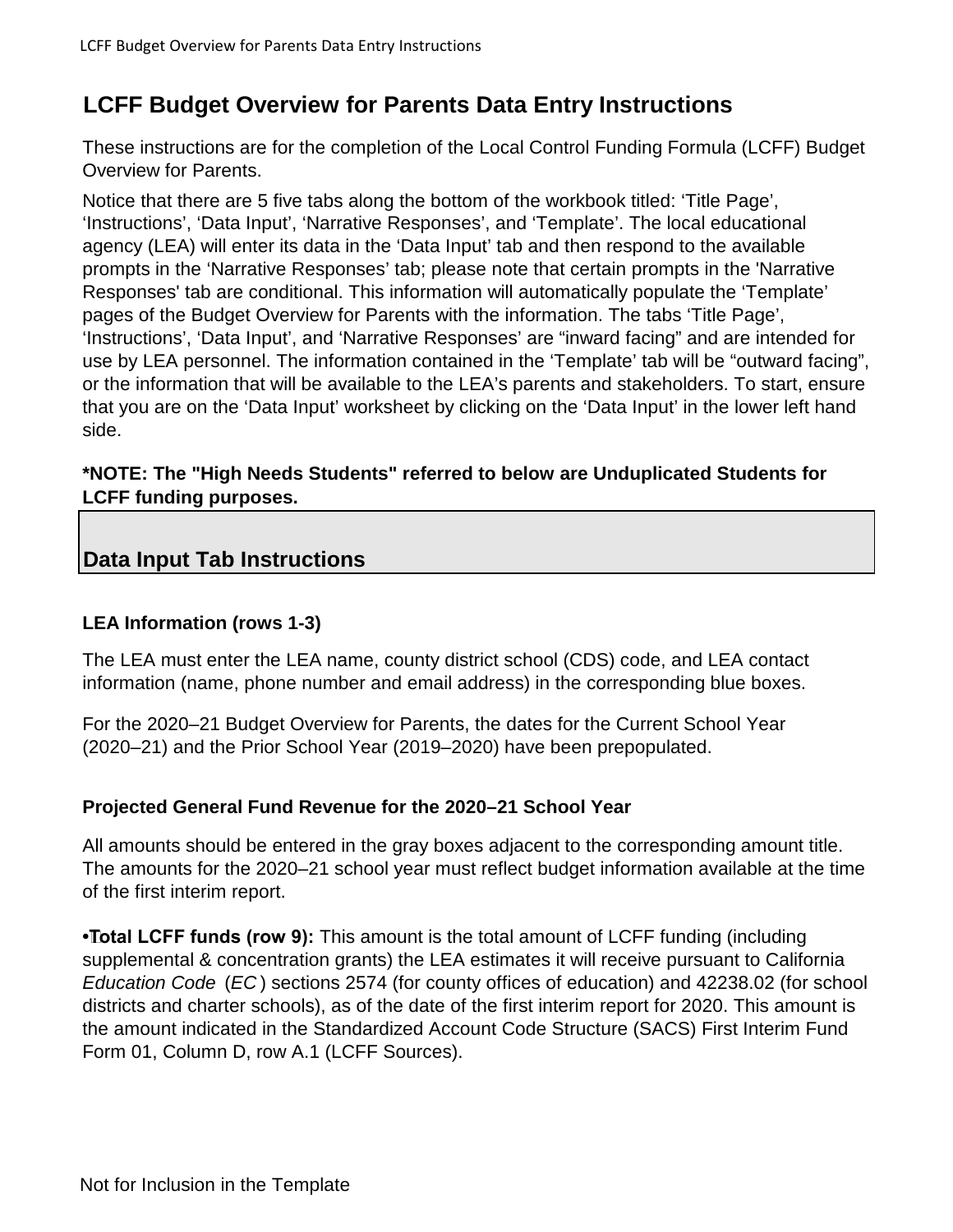•**LCFF supplemental & concentration grants (row 10):** This amount is the total amount of LCFF supplemental and concentration grants the LEA estimates it will receive on the basis of the number and concentration of low income, foster youth, and English learner students as determined pursuant to *California Code of Regulations* , Title 5 (5 *CCR* ) Section 15496(a)(5), pursuant to *EC* sections 2574 and 42238.02, as applicable for the 2020–21 school year.

•**All other state funds (row 12):** This amount is the total amount of other state funds (do not include including LCFF funds) the LEA estimates it will receive.

**• All local funds (row 13):** This amount is the total amount of local funds and entitlements the LEA estimates it will receive.

•**Total federal funds (row 14):** This amount is the total amount of federal funds (including all Every Student Succeeds Act Title funds and Coronavirus Aid, Relief, and Economic Security [CARES] funds) the LEA estimates it will receive.

**•Eederal Coronavirus Aid, Relief, and Economic Security (CARES) funds (row 16):** Of the amount of federal funds reported on line 14, provide the amount attributable to federal funds allocated to the LEA under the federal CARES Act (Public Law 116-136). CARES Act funds include the Elementary and Secondary School Emergency Relief (ESSER) Funds and Learning Loss Mitigation (LLM) Funds; LLM Funds include both Coronavirus Relief (CR) Funds and Governor's Emergency Education Relief (GEER) Funds.

The total of the General Fund Revenue should equal the amount indicated in the SACS First Interim Fund Form 01, Column D, row A.5 (Total Revenues).

#### **Total Budgeted Expenditures for the 2020–21 School Year**

The amounts for the 2020–21 school year must reflect budget information available at the time of the first interim report.

**•Total Budgeted General Fund Expenditures (row 19):** This amount is the LEA's total budgeted General Fund expenditures for the 2020–21 school year as indicated on SACS First Interim Fund Form 01, Column D, Row B.9 (Total Expenditures). The General Fund is the main operating fund of the LEA and accounts for all activities not accounted for in another fund. All activities are reported in the General Fund unless there is a compelling reason to account for an activity in another fund. For further information please refer to the California School Accounting Manual (http://www.cde.ca.gov/fg/ac/sa/). (Note: For some charter schools that follow governmental fund accounting, this amount is the total budgeted expenditures in the Charter Schools Special Revenue Fund. For charter schools that follow the not-for-profit accounting model, this amount is total budgeted expenses, such as those budgeted in the Charter Schools Enterprise Fund.)

**• Total Budgeted Expenditures in the Learning Continuity and Attendance Plan (Learning Continuity Plan) (row 20):** This is the total amount of budgeted expenditures associated with the actions included in the Learning Continuity Plan.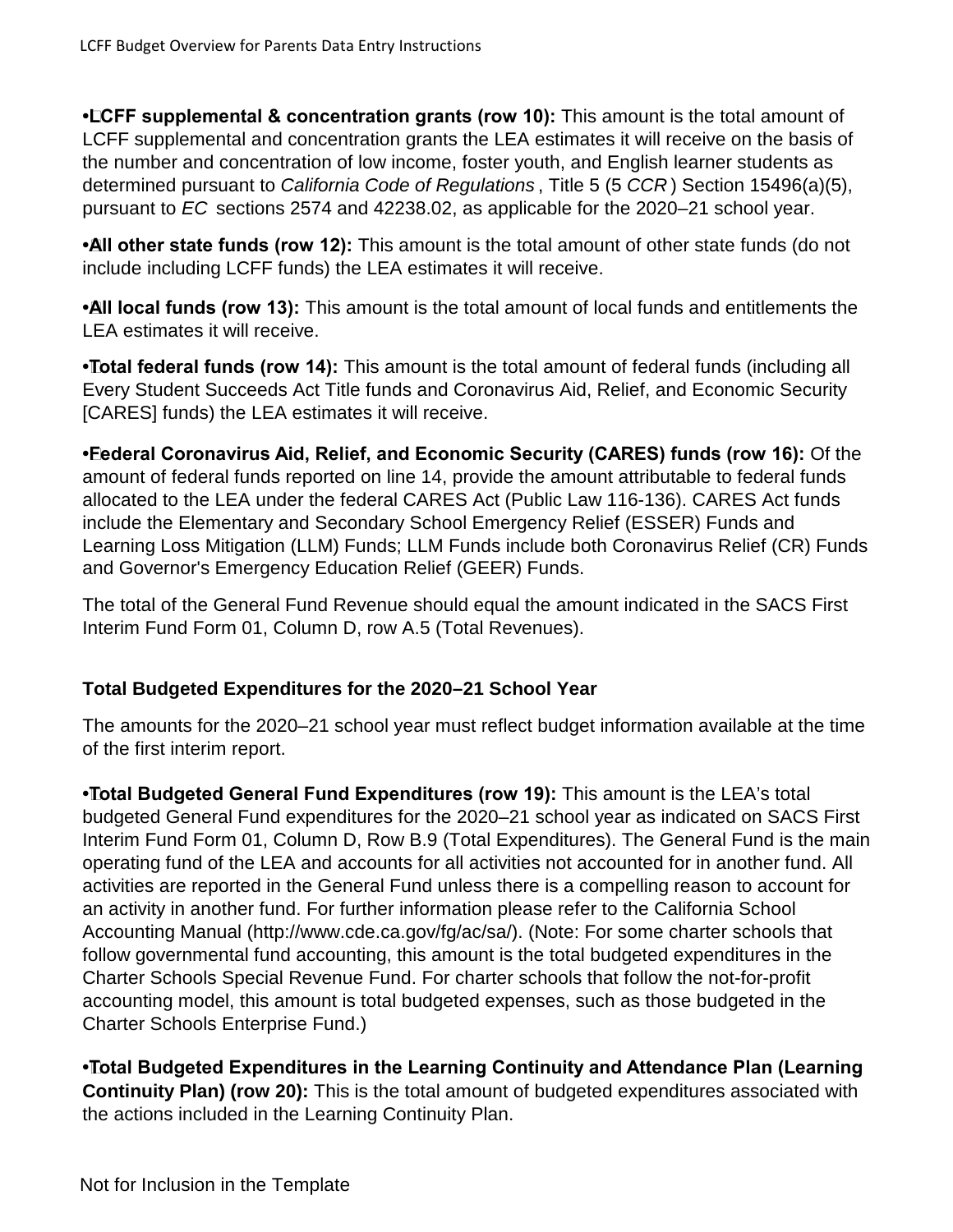#### **• Total Budgeted Expenditures for High Needs Students in the Learning Continuity Plan**

**(row 21):** This is the total amount of the budgeted expenditures, from all fund sources, associated with the actions included in the Learning Continuity Plan that are identified as contributing to the increased or improved services for high needs students pursuant to *EC*  Section 42238.07.

#### **Expenditures for High Needs Students in the 2019–2020 School Year**

**• Total Budgeted Expenditures for High Needs Students in the Local Control and Accountability Plan (LCAP) (row 24):** This amount is the total of the budgeted expenditures, from all fund sources, in the planned actions and services included in the 2019–2020 LCAP that are identified as contributing to the increased or improved services for high needs students pursuant to *EC* Section 42238.07 for the current school year.

**•Actual Expenditures for High Needs Students in the LCAP (row 25):** This is the total of the estimated actual expenditures, from all fund sources, in the actions and services included in the 2019–2020 LCAP that are identified as contributing to the increased or improved services for high needs students pursuant to *EC* Section 42238.07.

## **Narrative Responses Tab Instructions**

The LEA's response for each prompt is limited to 75 words. Double click on the applicable cell to respond to the required prompt(s). Please note that certain prompts are conditional, based on the data provided in the 'Data Input' tab.

**•Brief description for General Fund Expenditures (row 3): Briefly describe any of the** General Fund Budget Expenditures for the 2020–21 school year that are not included in the Learning Continuity Plan.

**•Brief description for High Needs Students (row 4):** If the amount on line 21 ('Data Input' tab) is less than the amount on line 10 ('Data Input' tab), a prompt will appear and the LEA must provide a brief description of the additional actions it is taking to meet its requirement to increase or improve services for high needs students.

**Note:** If no prompt appears, the LEA is not required to supply a description.

**Note:** It may be necessary to adjust the row height to display the entire prompt.

**• Brief description for actual expenditures for high needs students (row 5):** If the amount in line 24 ('Data Input' tab) is greater than the amount in line 25 ('Data Input' tab), a prompt will appear and the LEA must provide a brief description of how the difference impacted the actions and services and overall increased or improved services for high needs students in the 2019–2020 fiscal year pursuant to *EC* Section 42238.07.

**Note:** If no prompt appears, the LEA is not required to supply a description.

**Note:** It may be necessary to adjust the row height to display the entire prompt.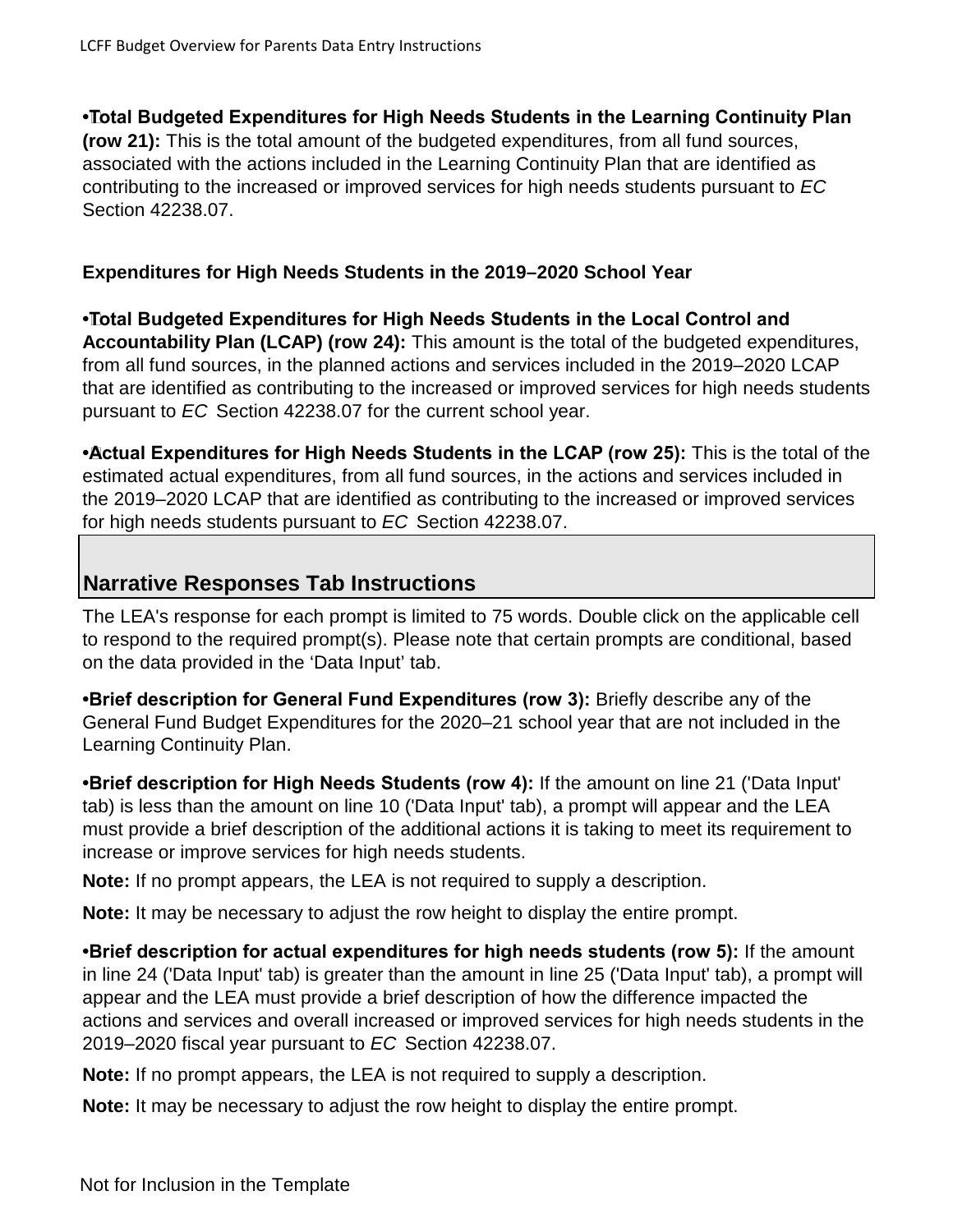## **LCFF Budget Overview for Parents:** Data Input

| <b>Local Educational Agency (LEA) name:</b>                                                                                 | Yav Pem Suab Academy                                                    |
|-----------------------------------------------------------------------------------------------------------------------------|-------------------------------------------------------------------------|
| <b>CDS</b> code:                                                                                                            | 34674390121665                                                          |
| LEA contact information:                                                                                                    | Vince Xiong<br>Phone: (916) 433-5057<br>Email: Vince-Xiong@urbancsc.org |
| <b>Current School Year:</b>                                                                                                 | 2020-2021                                                               |
| <b>Prior School Year</b>                                                                                                    | 2019-2020                                                               |
| *NOTE: The "High Needs Students" referred to in the<br>tables below are Unduplicated Students for LCFF<br>funding purposes. |                                                                         |
| Projected General Fund Revenue for the 2020-<br>2021 School Year                                                            | <b>Amount</b>                                                           |
| <b>Total LCFF funds</b>                                                                                                     | $\boldsymbol{\theta}$<br>4,436,101                                      |
| <b>LCFF supplemental &amp; concentration grants</b>                                                                         | $\boldsymbol{\theta}$<br>641,351                                        |
| All other state funds                                                                                                       | $\boldsymbol{\theta}$<br>137,383                                        |
| <b>All local funds</b>                                                                                                      | $\boldsymbol{\mathsf{S}}$                                               |
| <b>Total federal funds</b>                                                                                                  | \$<br>556,544                                                           |
| <b>Federal CARES funds</b>                                                                                                  | 431,929<br>\$                                                           |
| <b>Total Projected Revenue</b>                                                                                              | $\boldsymbol{\theta}$<br>5,130,028                                      |
| <b>Total Budgeted Expenditures for the</b><br>2020-2021 School Year                                                         | <b>Amount</b>                                                           |
| <b>Total Budgeted General Fund Expenditures</b>                                                                             | $\boldsymbol{\mathsf{S}}$<br>4,910,844                                  |
| <b>Total Budgeted Expenditures in the Learning</b><br><b>Continuity Plan</b>                                                | \$<br>376,403                                                           |
| <b>Total Budgeted Expenditures for High Needs</b><br><b>Students in the Learning Continuity Plan</b>                        | ¢<br>$\mathbf{\Phi}$                                                    |
| Expenditures not in the Learning Continuity Plan                                                                            | $\mathfrak{S}$<br>4,534,441                                             |
| <b>Expenditures for High Needs Students in the</b><br><b>Amount</b><br>2019-2020 School Year                                |                                                                         |
| <b>Total Budgeted Expenditures for High Needs</b><br><b>Students in the LCAP</b>                                            | \$<br>353,262                                                           |
| Actual Expenditures for High Needs Students in<br><b>LCAP</b>                                                               | \$<br>350,447                                                           |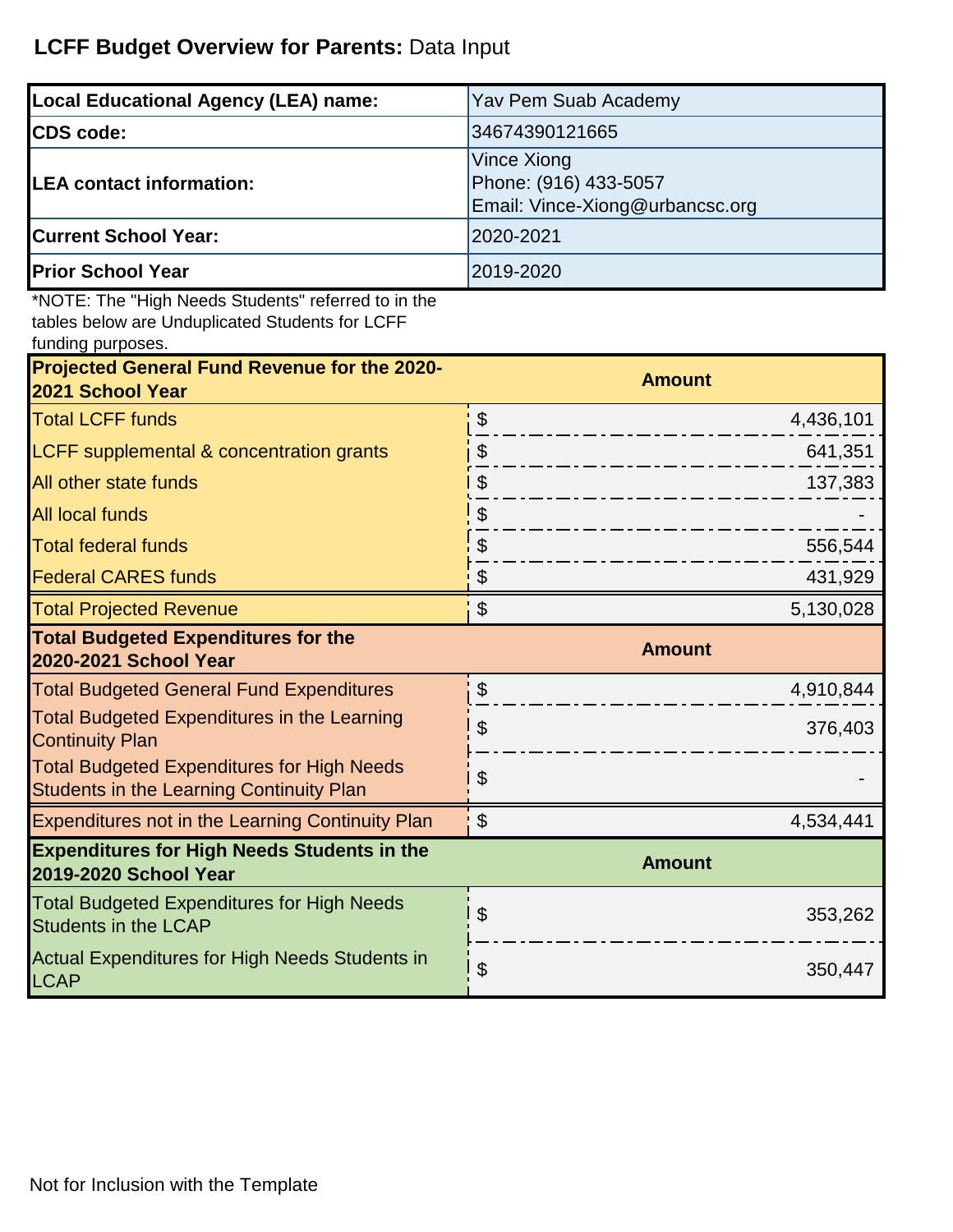| <b>Required Prompt(s)</b>                                                                                                               | <b>Response(s)</b>                                                                                                                                                                                                                                                                                                                                                                                                                                                                                                                                                                                                                                                                                                                                                                                                                                                                                                                                                                                                                                                                                                                                                                                                                                                                                                                                                                                                                                                                                                                                                         |
|-----------------------------------------------------------------------------------------------------------------------------------------|----------------------------------------------------------------------------------------------------------------------------------------------------------------------------------------------------------------------------------------------------------------------------------------------------------------------------------------------------------------------------------------------------------------------------------------------------------------------------------------------------------------------------------------------------------------------------------------------------------------------------------------------------------------------------------------------------------------------------------------------------------------------------------------------------------------------------------------------------------------------------------------------------------------------------------------------------------------------------------------------------------------------------------------------------------------------------------------------------------------------------------------------------------------------------------------------------------------------------------------------------------------------------------------------------------------------------------------------------------------------------------------------------------------------------------------------------------------------------------------------------------------------------------------------------------------------------|
| Briefly describe any of the General<br>Fund Budget Expenditures for the<br>school year not included in the<br>Learning Continuity Plan. | Additional general fund budget expenditures and resource not<br>detailed in the Learning Continuity Plan include services and<br>expenditures associated with implementing crucial elements<br>needed to support the teaching and learning. Communication<br>had to be streamed in multiple venues such as Facebook, school<br>website, Google Meets, Google Classrooms, Zoom, automated<br>telephone messages, emails, and text messages to the school<br>constituents to ensure a common understanding of the distance<br>learning plan. New technology devices were purchased to fully<br>support distance learning. Furthermore, technology support was<br>provided to staff to make sure all devices were working, and<br>connectivity was stable.<br>In addition, 1-1 support was provided to parents who<br>experienced technical difficulties to ensure all students had<br>working devices and internet connectivity. Any non-working<br>devices were replaced with a new one through arrangements<br>between the school and the parents.<br>Another element that is crucial to this process is the training of<br>staff members to check in daily, with the front office, as a way to<br>mitigate the spread of COVID-19, provide professional<br>development to further their continued training and education on<br>up-to-date and current trends as well as developing new skills for<br>the purpose of advancement in distance learning, and use of<br>technological materials/resources to aid the staff with delivery of<br>lessons to students virtually. |

## **LCFF Budget Overview for Parents Narrative Responses Sheet**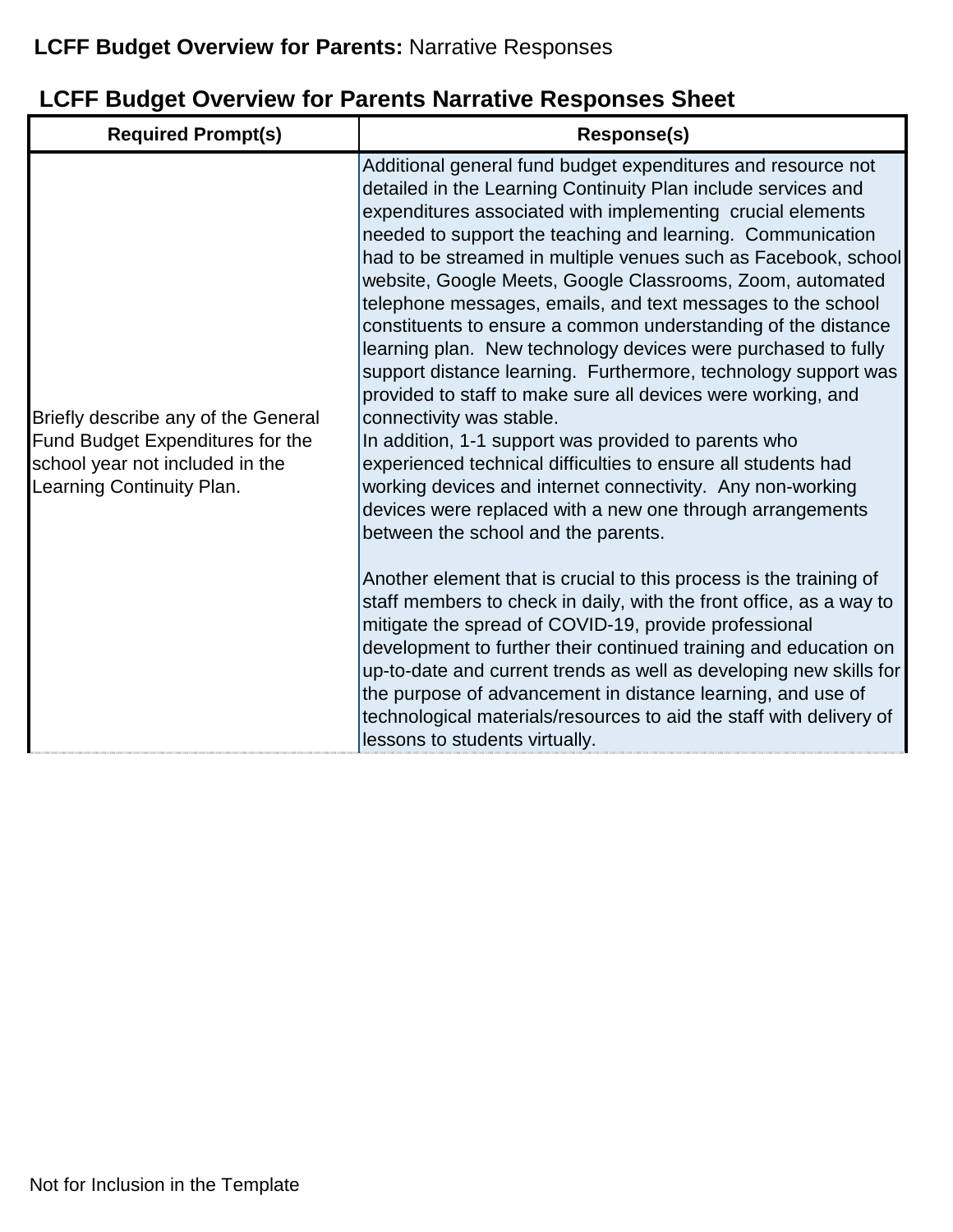| The amount budgeted to increase or<br>improve services for high needs<br>students in the 2020-2021 Learning<br>Continuity Plan is less than the<br>projected revenue of LCFF<br>supplemental and concentration grants<br>for 2020-2021. Provide a brief<br>description of the additional actions<br>the LEA is taking to meet its<br>requirement to improve services for<br>high needs students.        | Expenditures for High Needs Students were not specifically<br>identified in the Learning Continuity Plan since these<br>expenditures are included in services covered in the general fund<br>budget expenditures as seen in the narrative above. At YPSA all<br>students are considered as general education students.<br>However, when it comes to unduplicated students, their needs<br>are blocked by invisible walls that often go unnoticed or unaware<br>by the educational system that YPSA must contribute to breaking<br>them down to provide a clear pathway for students to get to their<br>learning. This wall for English learners is the English language;<br>for foster youth, it is social emotional and home environment<br>stability; and for low-income students, it is the availability of basic<br>needs and learning resources. These are the walls that these<br>students must be able to climb over before they can access their<br>education offered by the public education system.<br>As such, this is what YPSA does. YPSA provides foundational<br>literacy and numeracy support through two instructional aides,<br>specifically designated, just for English Learners who are Levels<br>1-2 to have access to vocabulary words that will help them with<br>their English language development. These basic skills will add<br>to their understanding of reading, writing, speaking, and listening<br>comprehension in the four subject areas (ELA, Math, Social<br>Studies, and Science).<br>For the low-income students, YPSA designates two additional<br>instructional aides specifically for the purpose of providing one-to- |
|---------------------------------------------------------------------------------------------------------------------------------------------------------------------------------------------------------------------------------------------------------------------------------------------------------------------------------------------------------------------------------------------------------|------------------------------------------------------------------------------------------------------------------------------------------------------------------------------------------------------------------------------------------------------------------------------------------------------------------------------------------------------------------------------------------------------------------------------------------------------------------------------------------------------------------------------------------------------------------------------------------------------------------------------------------------------------------------------------------------------------------------------------------------------------------------------------------------------------------------------------------------------------------------------------------------------------------------------------------------------------------------------------------------------------------------------------------------------------------------------------------------------------------------------------------------------------------------------------------------------------------------------------------------------------------------------------------------------------------------------------------------------------------------------------------------------------------------------------------------------------------------------------------------------------------------------------------------------------------------------------------------------------------------------------------------------------------|
|                                                                                                                                                                                                                                                                                                                                                                                                         | one basic foundational support to help them overcome basic                                                                                                                                                                                                                                                                                                                                                                                                                                                                                                                                                                                                                                                                                                                                                                                                                                                                                                                                                                                                                                                                                                                                                                                                                                                                                                                                                                                                                                                                                                                                                                                                       |
| The total actual expenditures for<br>actions and services to increase or<br>improve services for high needs<br>students in 2019-2020 is less than the<br>total budgeted expenditures for those<br>planned actions and services. Briefly<br>describe how this difference impacted<br>the actions and services and the<br>overall increased or improved services<br>for high needs students in 2019-2020. | The difference between the 2019-2020 budgeted amount and<br>total expensed amount was due to changes in budgeted salaries.<br>This difference did not impact the actions or services provided<br>and was implemented as planned.                                                                                                                                                                                                                                                                                                                                                                                                                                                                                                                                                                                                                                                                                                                                                                                                                                                                                                                                                                                                                                                                                                                                                                                                                                                                                                                                                                                                                                 |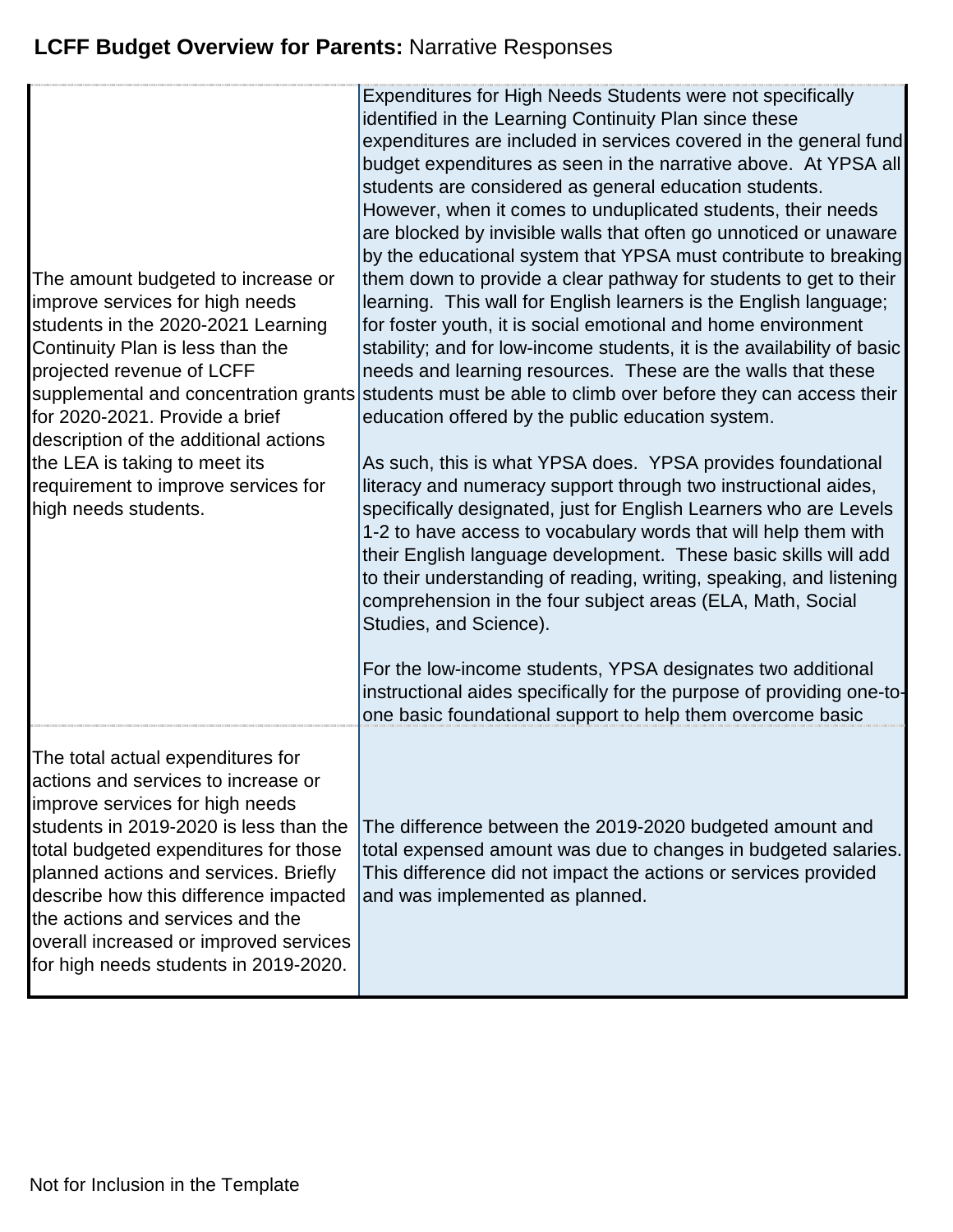# **LCFF Budget Overview for Parents**

Local Educational Agency (LEA) Name: Yav Pem Suab Academy CDS Code: 34674390121665 School Year: 2020-2021 LEA contact information: Vince XiongBhone: (916) 433-5057Email: Vince-Xiong@urbancsc.org

School districts receive funding from different sources: state funds under the Local Control Funding Formula (LCFF), other state funds, local funds, and federal funds. LCFF funds include a base level of funding for all LEAs and extra funding - called "supplemental and concentration" grants - to LEAs based on the enrollment of high needs students (foster youth, English learners, and low-income students).



This chart shows the total general purpose revenue Yav Pem Suab Academy expects to receive in the coming year from all sources.

The total revenue projected for Yav Pem Suab Academy is \$5,130,028.00, of which \$4,436,101.00 is Local Control Funding Formula (LCFF) funds, \$137,383.00 is other state funds, \$0.00 is local funds, and \$556,544.00 is federal funds. Of the \$556,544.00 in federal funds, \$431,929.00 are federal CARES Act funds. Of the \$4,436,101.00 in LCFF Funds, \$641,351.00 is generated based on the enrollment of high needs students (foster youth, English learner, and low-income students).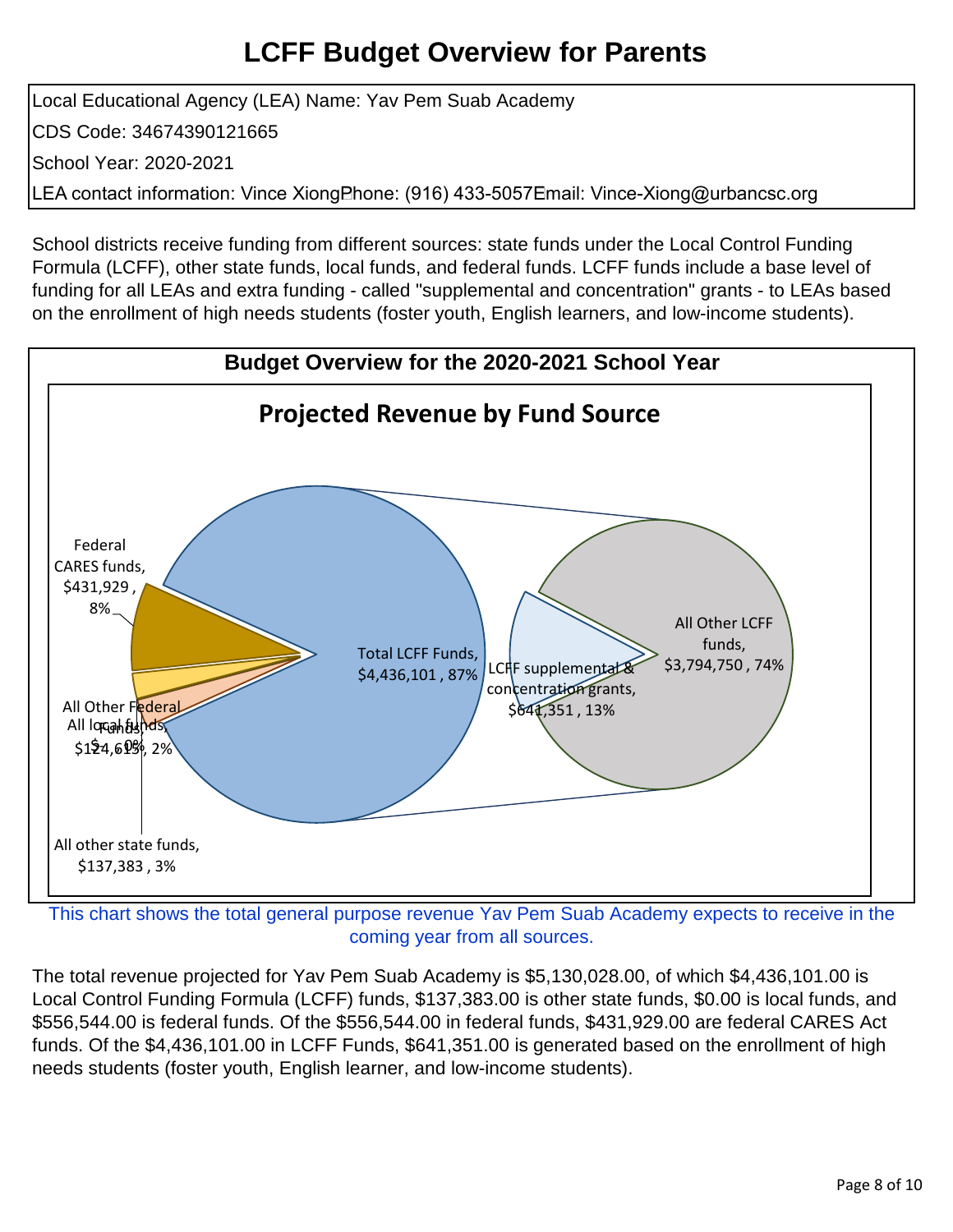# **LCFF Budget Overview for Parents**

For the 2020-21 school year school districts must work with parents, educators, students, and the community to develop a Learning Continuity and Attendance Plan (Learning Continuity Plan). The Learning Continuity Plan replaces the Local Control and Accountability Plan (LCAP) for the 2020–21 school year and provides school districts with the opportunity to desribe how they are planning to provide a high-quality education, social-emotional supports, and nutrition to their students during the COVID-19 pandemic.

| <b>Budgeted Expenditures in the Learning Continuity Plan</b> |  |                                        |                                      |
|--------------------------------------------------------------|--|----------------------------------------|--------------------------------------|
| \$400,000                                                    |  |                                        |                                      |
| \$350,000                                                    |  |                                        |                                      |
| \$300,000                                                    |  |                                        |                                      |
| \$250,000                                                    |  | <b>Total Budgeted</b>                  | <b>Total Budgeted</b>                |
| \$200,000                                                    |  | <b>Expenditures in</b><br>the Learning | <b>Expenditures for</b>              |
| \$150,000                                                    |  | <b>Continuity Plan</b>                 | <b>High Needs</b><br>Students in the |
| \$100,000                                                    |  | \$376,403                              | Learning                             |
| \$50,000                                                     |  |                                        | Continuity Plan,                     |
| \$0                                                          |  |                                        | \$-                                  |

This chart provides a quick summary of how much Yav Pem Suab Academy plans to spend for planned actions and services in the Learning Continuity Plan for 2020-2021and how much of the total is tied to increasing or improving services for high needs students.

Yav Pem Suab Academy plans to spend \$4,910,844.15 for the 2020-2021 school year. Of that amount, \$376,403.00 is tied to actions/services in the Learning Continuity Plan and \$4,534,441.15 is not included in the Learning Continuity Plan. The budgeted expenditures that are not included in the Learning Continuity Plan will be used for the following:

Additional general fund budget expenditures and resource not detailed in the Learning Continuity Plan include services and expenditures associated with implementing crucial elements needed to support the

 Increased or Improved Services for High Needs Students in in the Learning Continuity Plan for the 2020-2021 School Year

In 2020-2021, Yav Pem Suab Academy is projecting it will receive \$641,351.00 based on the enrollment of foster youth, English learner, and low-income students. Yav Pem Suab Academy must describe how it intends to increase or improve services for high needs students in the Learning Continuity Plan. Yav Pem Suab Academy plans to spend \$0.00 towards meeting this requirement, as described in the Learning Continuity Plan. The additional improved services described in the plan include the following:

Expenditures for High Needs Students were not specifically identified in the Learning Continuity Plan since these expenditures are included in services covered in the general fund budget expenditures as seen in the narrative above At YPSA all students are considered as general education students